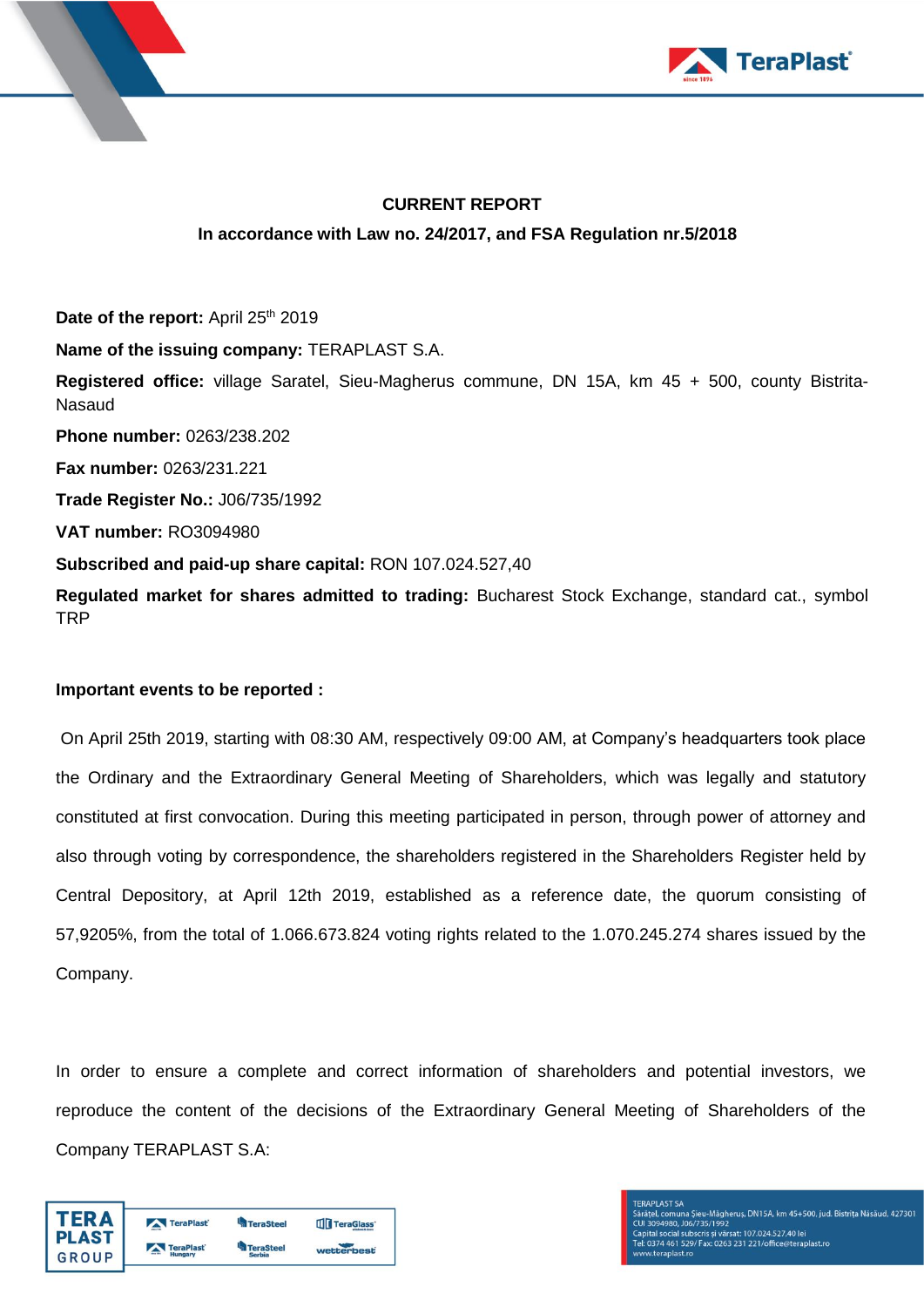

# **DECISION no. 1 dated April 25 th , 2019 of the Ordinary General Meeting of Shareholders of TERAPLAST S.A.**

In pursuance of art.111 and the following of Companies Law 31/1990 as amended to date, of the Articles of Association of TERAPLAST S.A., of Law no. 24/2017, and the NSC Regulation no. 5/2018, the Ordinary General Meeting of Shareholders of the company TERAPLAST S.A., headquartered in village Săraţel, commune Șieu-Magheruș, DN 15A, km 45+500, Bistrita-Nasaud County registered at the Trade Register under no. J06/735/1992, VAT no. 3094980, held on April 25<sup>th</sup> 2019 at the company's headquarters, at 8:30 am, in a quorum of 57.9205% of the total 1,066,673,824 voting rights corresponding to the 1,070,245,274 shares issued by TERAPLAST S.A., representing a total number of 617,824,098 validly expressed votes,

## *DECIDES*

# *On the items of the agenda as follows:*

**1.** Approves the Report of the Board of Administration on the individual and consolidated financial situations for the 2018 financial year.

**Voting structure: 100% for, 0% against, 0% abstention**

**2.** Records the Report of the financial auditor ERNST & YOUNG ASSURANCE SERVICES S.R.L on the individual and consolidated financial statement for the 2018 financial year.

**Voting structure: 100% for, 0% against, 0% abstention**

| FR A         | TeraPlast        | <b>TeraSteel</b> | TeraGlass <sup>®</sup> |
|--------------|------------------|------------------|------------------------|
| <b>PLAST</b> | <b>TeraPlast</b> | <b>TeraSteel</b> | wetterbest             |
| GROUP        | Hungary          | <b>Serbia</b>    |                        |

**FERAPLAST SA** rasa v. Ur. 2007)<br>Caratel, comuna Șieu-Măgheruș, DN15A, km 45+500, jud. Bistrița Năsăud, 427301<br>Capital social subscris și vărsat: 107.024.527.40 lei<br>Tei: 0374 461 529/ Fax: 0263 231 221/office@teraplast.ro<br>Tei: 0374 461 5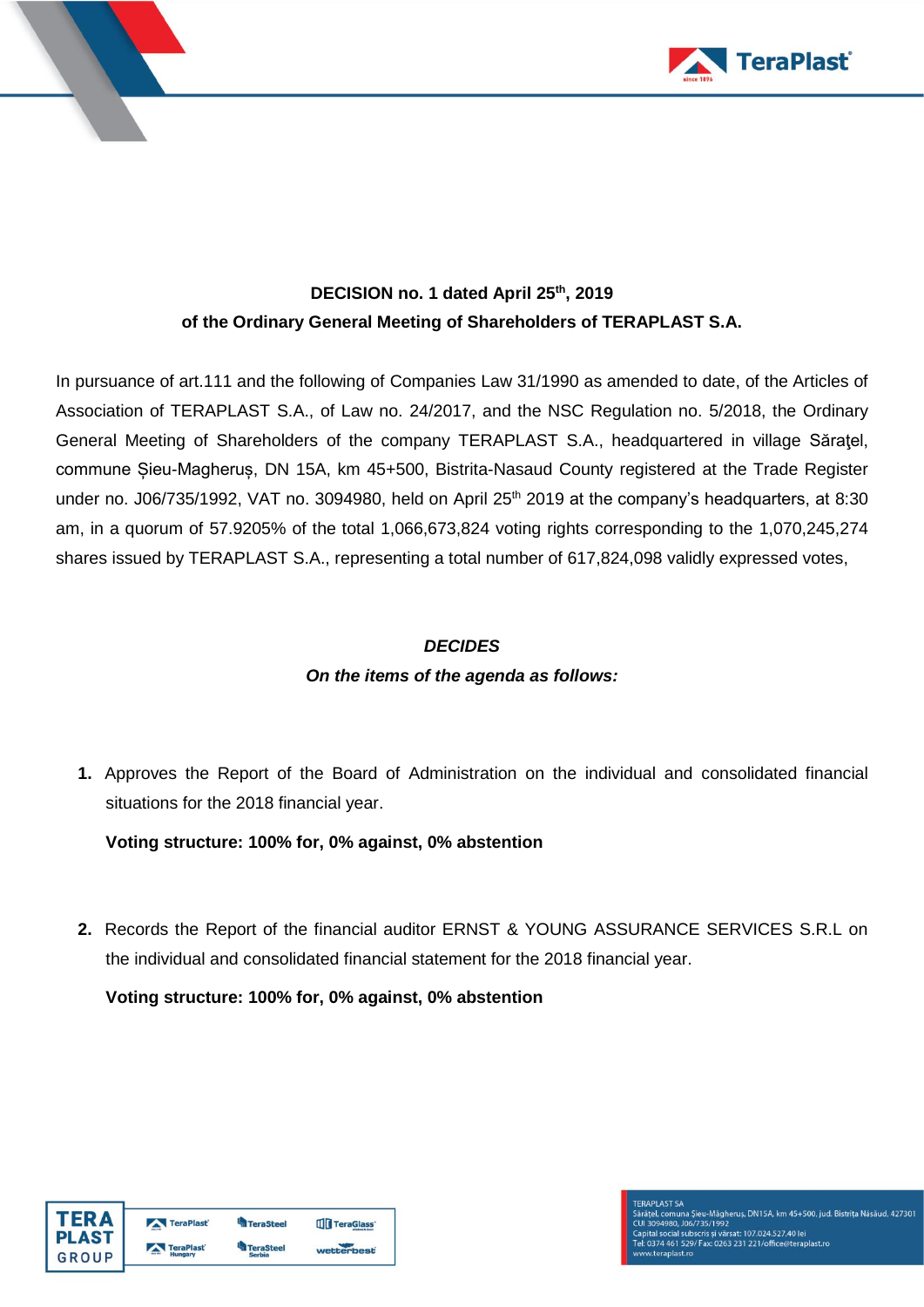

**3.** Approves the individual financial situations for the 2018 financial year, based on the Report of the Board of Directors and the Report of the Company's financial auditor.

| <b>Description</b>                                        | 2018            |
|-----------------------------------------------------------|-----------------|
|                                                           | <b>RON</b>      |
| Revenues total -out of which:                             | 301,466,783     |
| Revenues from sale of finished products                   | 263,858,865     |
| Revenues from the sale of merchandise                     | 36,382,958      |
| Revenues from service rendering                           | 1,224,960       |
| Other operating revenue                                   | 645,262         |
| Changes in inventories of finished goods and work in      |                 |
| progress                                                  | 6,239,075       |
| Raw materials, consumables used and merchandise           | (219, 046, 622) |
| Employee benefit expenses                                 | (30, 530, 294)  |
| Expenses with impairment adjustments and amortization     | (17, 729, 088)  |
| Adjustments for the depreciation of current assets, net   | (553, 598)      |
| Provisions, net                                           | (140, 383)      |
| Gains/(Losses) from the outflow/valuation of tangible and |                 |
| intangible assets                                         | (52, 258)       |
| Gains / (Losses) from the outflow of assets held for sale | 185,891         |
| Gains/(Losses) from the fair value measurement of         |                 |
| investment properties                                     | (90, 224)       |
| Other expenses                                            | (38,023,825)    |
| <b>Operating result</b>                                   | 2,370,720       |
| <b>Financial expenses</b>                                 | (8, 107, 600)   |
| Financial income                                          | 35,341,426      |
| Profit before tax                                         | 29,604,545      |
| Income tax expense                                        | 429,884         |
| <b>Profit for the year</b>                                | 30,034,429      |
| Other comprehensive income                                |                 |
| Revaluation of fixed assets                               | (856, 051)      |
| Impact of deferred tax                                    | 136,968         |
|                                                           |                 |
| Other comprehensive income, net, not classified in profit |                 |
| or loss in subsequent periods                             | (719, 083)      |
| <b>Total comprehensive income</b>                         | 29,315,346      |
| Average number of shares                                  | 868,046,555     |
| Net earnings per share                                    | 0,0346          |
|                                                           |                 |

**Voting structure: 100% for, 0% against, 0% abstention**

| ΓFR Δ | TeraPlast        | <b>TeraSteel</b> | <b>TIT</b> TeraGlass' |
|-------|------------------|------------------|-----------------------|
| PLAST | <b>TeraPlast</b> | <b>TeraSteel</b> | wetterbest            |
| GROUP | Hungary          | <b>Serbia</b>    |                       |

#### **TERAPLAST SA**

TERAPLAST SA<br>Sārāţel, comuna Şieu-Māgheruş, DN15A, km 45+500, jud. Bistriţa Nāsāud, 427301<br>CUl 3094980, J06/735/1992<br>Capital social subscris și vărsat: 107.024.527.40 lei<br>Tel: 0374 461 529/ Fax: 0263 231 221/office@terapla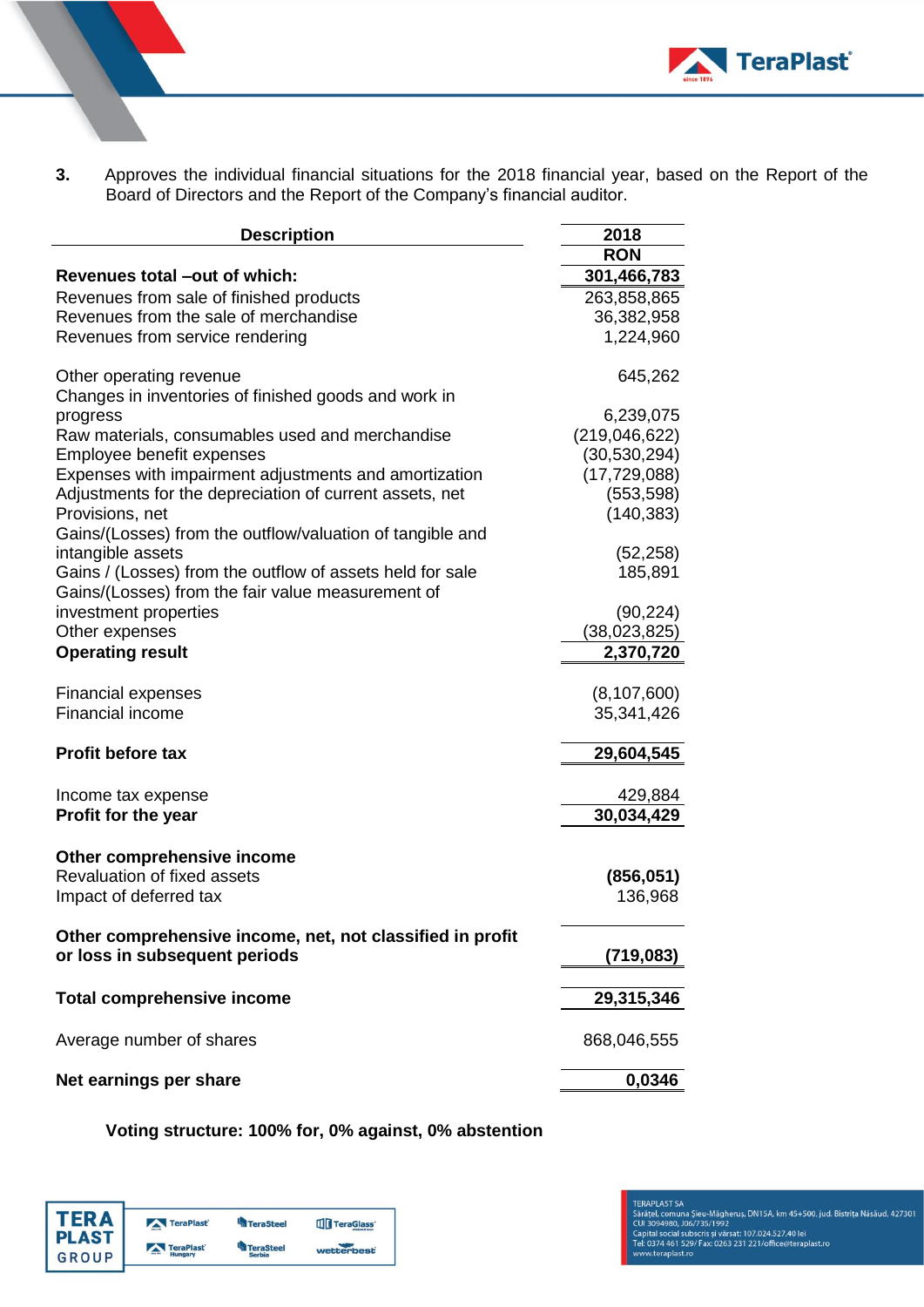

- **4.** Approves the proposal of distribution of the net profit for the 2018 financial year, as follows:
	- Net profit realized: 30,034,429 lei;
	- Legal reserves: 1,500,532 lei;
	- Reserves from net profit: 26,756,123.4 lei; (the amount from which the increase of the share capital will be made in accordance with the EGMS's agenda)
	- Retained earnings 1,777,773.60 lei;

### **Voting structure: 100% for, 0% against, 0% abstention**

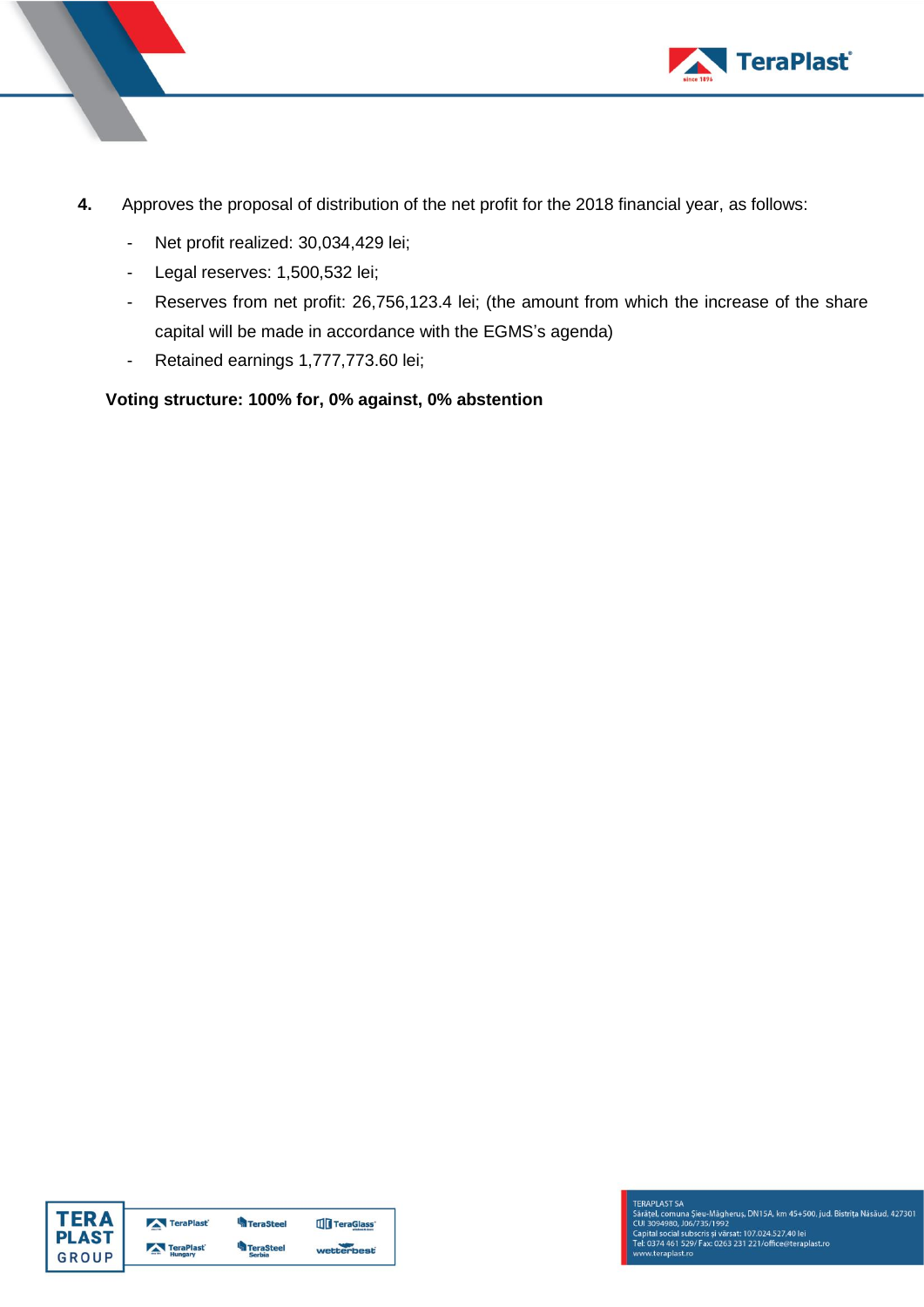

**5.** Approves the consolidated financial statements for the 2018 financial year, according to the Report of the Board of Directors and the Report of the Company's financial auditor.

| <b>Description</b>                                                            | 2018            |
|-------------------------------------------------------------------------------|-----------------|
|                                                                               | <b>RON</b>      |
| Revenues total from customer contracts, out of which:                         | 804,512,197     |
| Revenues from sale of finished products                                       | 674,625,885     |
| Revenues from the sale of merchandise                                         | 126,426,583     |
| Revenues from service rendering                                               | 3,459,729       |
| Other operating revenue                                                       | 1,821,873       |
| Changes in inventories of finished goods and work in progress                 | 9,129,736       |
| Works and services in progress                                                | 495,838         |
| Raw materials, consumables used and merchandise                               | (605, 376, 072) |
| Employee benefit expenses                                                     | (68, 406, 348)  |
| Amortization and the adjustments for impairment of non-current assets, net    | (30,600,206)    |
| Adjustments for the impairment of current assets, net                         | (1,540,803)     |
| Expenses with provisions, net                                                 | (208, 780)      |
| Gains / (Losses) from the outflow/valuation of tangible and intangible assets | 15,131          |
| Gains / (Losses) from the outflow of assets held for sale                     | 185,891         |
| Gains / (Losses) from the outflow/fair value measurement of investment        |                 |
| properties                                                                    | (245, 552)      |
| Other operating expenses                                                      | (75,010,673)    |
| <b>Operating result</b>                                                       | 34,722,232      |
|                                                                               |                 |
| <b>Financial expenses</b>                                                     | (4,435,430)     |
| Expenses on interest, net                                                     | (7, 577, 317)   |
| Financial income                                                              | 3,324,694       |
| Dividend revenues                                                             | 75,200          |
| <b>Financial result, net</b>                                                  | (8,612,853)     |
| <b>Profit before tax</b>                                                      | 26,159,379      |
| Income tax expense                                                            | (3,520,673)     |
| Profit for the year                                                           | 22,638,706      |
| Profit or loss for the period                                                 |                 |
| Attributable to                                                               |                 |
| Parent entity equity holders                                                  | 21,878,022      |
| Non-controlling interests                                                     | 760,684         |
| Result for the financial year                                                 | 22,638,706      |
|                                                                               |                 |
| Other comprehensive income                                                    |                 |
| Revaluation of fixed assets                                                   | (700, 722)      |
| Deferred tax                                                                  | 136,968         |
|                                                                               | (563, 754)      |
| <b>Comprehensive income</b>                                                   | 22,074,952      |
| Attributable to                                                               |                 |
| Parent entity equity holders                                                  | 21,314,268      |
| Non-controlling interests                                                     | 760,684         |
| <b>Comprehensive income</b>                                                   | 22,074,952      |

#### **Voting structure: 100% for, 0% against, 0% abstention**

| TER A | TeraPlast | <b>TeraSteel</b> | <b>TIT</b> TeraGlass' |
|-------|-----------|------------------|-----------------------|
| PLAST | TeraPlast | <b>TeraSteel</b> | wetterbest            |
| GROUP | Hungary   | <b>Serbia</b>    |                       |

**TERAPLAST SA**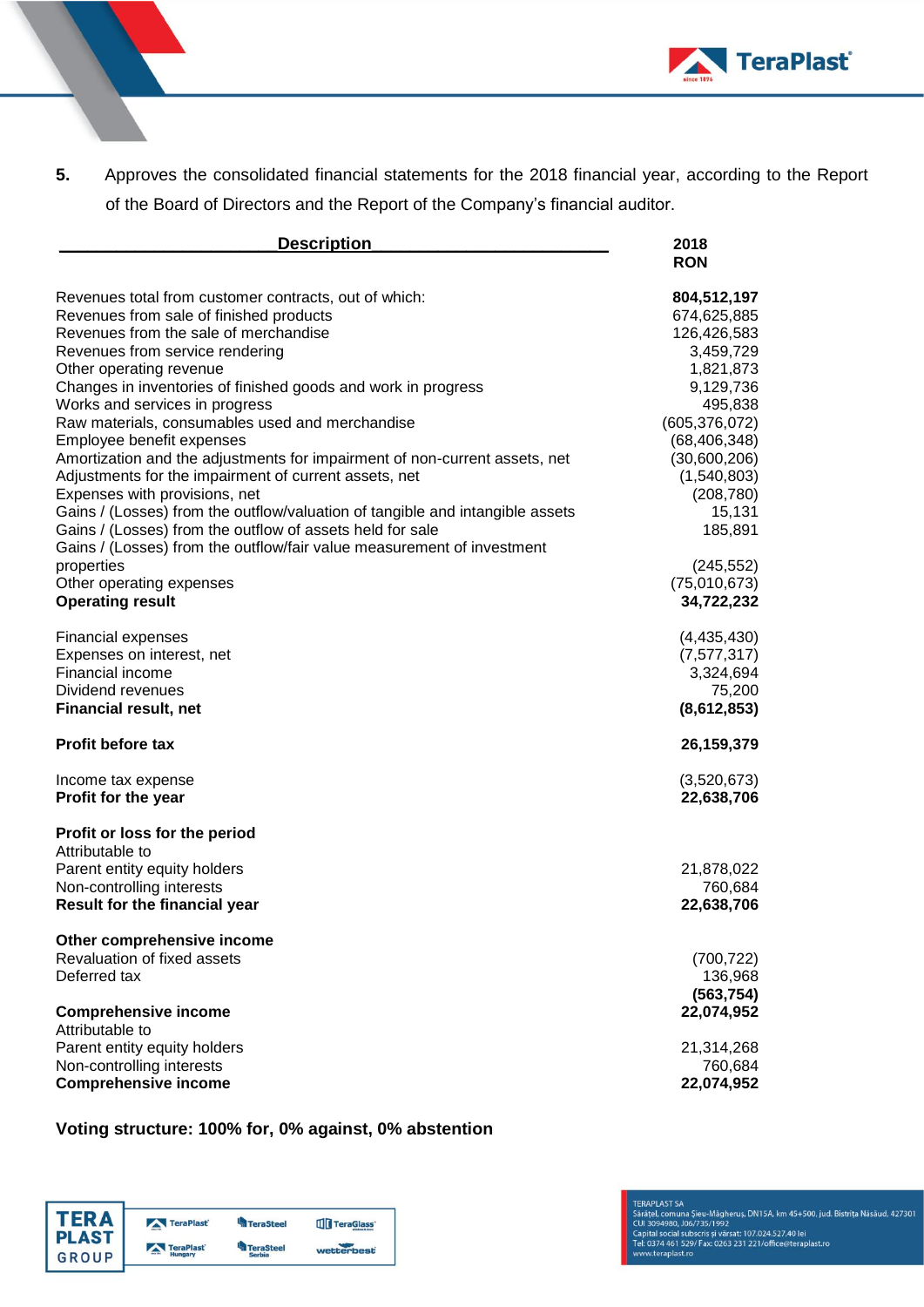

**6.** Approves the discharge of the Company's Board of Directors for the 2018 financial year.

**Voting structure: 18.8771% for, 0% against, 81.1229% abstention (the abstaining votes are given by the Director, who is also shareholder)**

**7.** Approves the Budget of Revenues and Expenses for the 2019 financial year.

| <b>RON thousand</b>                          | <b>TeraPlast</b><br>stand alone | <b>TeraPlast</b><br>Group<br>consolidated |
|----------------------------------------------|---------------------------------|-------------------------------------------|
| Turnover                                     | 341,907                         | 977,492                                   |
| Expenses with inventories and<br>consumables | 232,702                         | 716,071                                   |
| <b>Gross Margin</b>                          | 109,205                         | 261,421                                   |
| Operating expenses, out of which:            | 95,504                          | 200,665                                   |
| Depreciation and amortization                | 16,671                          | 28,162                                    |
| <b>Operating profit</b>                      | 13,701                          | 60,756                                    |
| <b>Financial result</b>                      | (4,282)                         | (9,522)                                   |
| <b>Profit before tax</b>                     | 9,419                           | 51,234                                    |

**Voting structure: 100% for, 0% against, 0% abstention**

**8.** Approves the Investment Program for the 2019 financial year.

The investment budget of Teraplast SA for 2019, is of 69 million RON, out of which:

- ➢ Investment project co-financed through state aid: 29 million lei
- ➢ Investments in subsidiaries: 24 de million lei
- ➢ Maintenance, equipments and buildings: 16 million lei

# **Voting structure: 100% for, 0% against, 0% abstention**

| FR A    | TeraPlast | <b>TeraSteel</b> | <b>TIT</b> TeraGlass' |
|---------|-----------|------------------|-----------------------|
| I PLAST | TeraPlast | <b>TeraSteel</b> | wetterbest            |
| GROUP   | Hungary   | <b>Serbia</b>    |                       |

**TERAPLAST SA** rasev – US-2011<br>Sárátel, comuna Şieu-Măgheruș, DN15A, km 45+500, jud. Bistrița Năsăud, 427301<br>Cul 3094980, J06/735/1992<br>Capital social subscris și vărsat: 107.024.527.40 lei<br>Tel: 0374 461 529/ Fax: 0263 231 221/office@tera v.teraplast.ro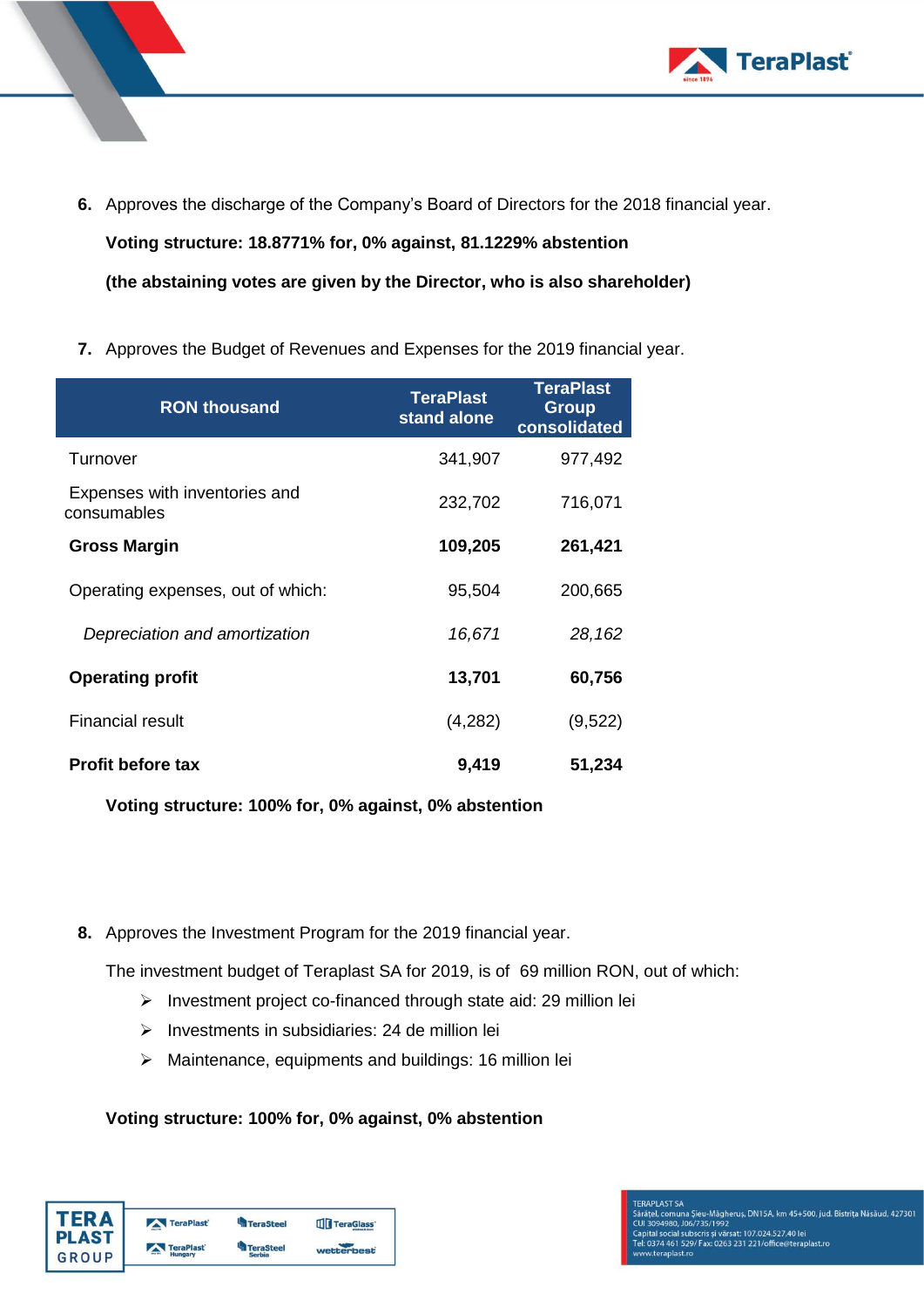

**9.** Approves the proposal of keeping the level of the remuneration for the members of the Board of Directors for the 2019 financial exercise to the same net level approved in 2018 financial exercise. The remuneration thus established shall remain valid until the next ordinary general meeting approving the amount of the administrators' remuneration.

**Voting structure: 100% for, 0% against, 0% abstention**

**10.** Empowers the Board of Directors to fulfill the decisions adopted by the Ordinary General Meeting of Shareholders.

**Voting structure: 100% for, 0% against, 0% abstention**

**11.** Authorizes Mr. Dorel Goia - Chairman of the Board of Directors, to sign, for and on behalf of all the shareholders present at the meeting, the OGMS Decision.

**Voting structure: 100% for, 0% against, 0% abstention**

**12.** Authorizes the company's legal adviser, Mrs. Diana Octavia Bretfelean, to do everything that is necessary as to record the OGMS Decision at the Trade Register of Bistrita-Nasaud Court, and to publish such decision in the Official Gazette of Romania, Section 4.

**Voting structure: 100% for, 0% against, 0% abstention**

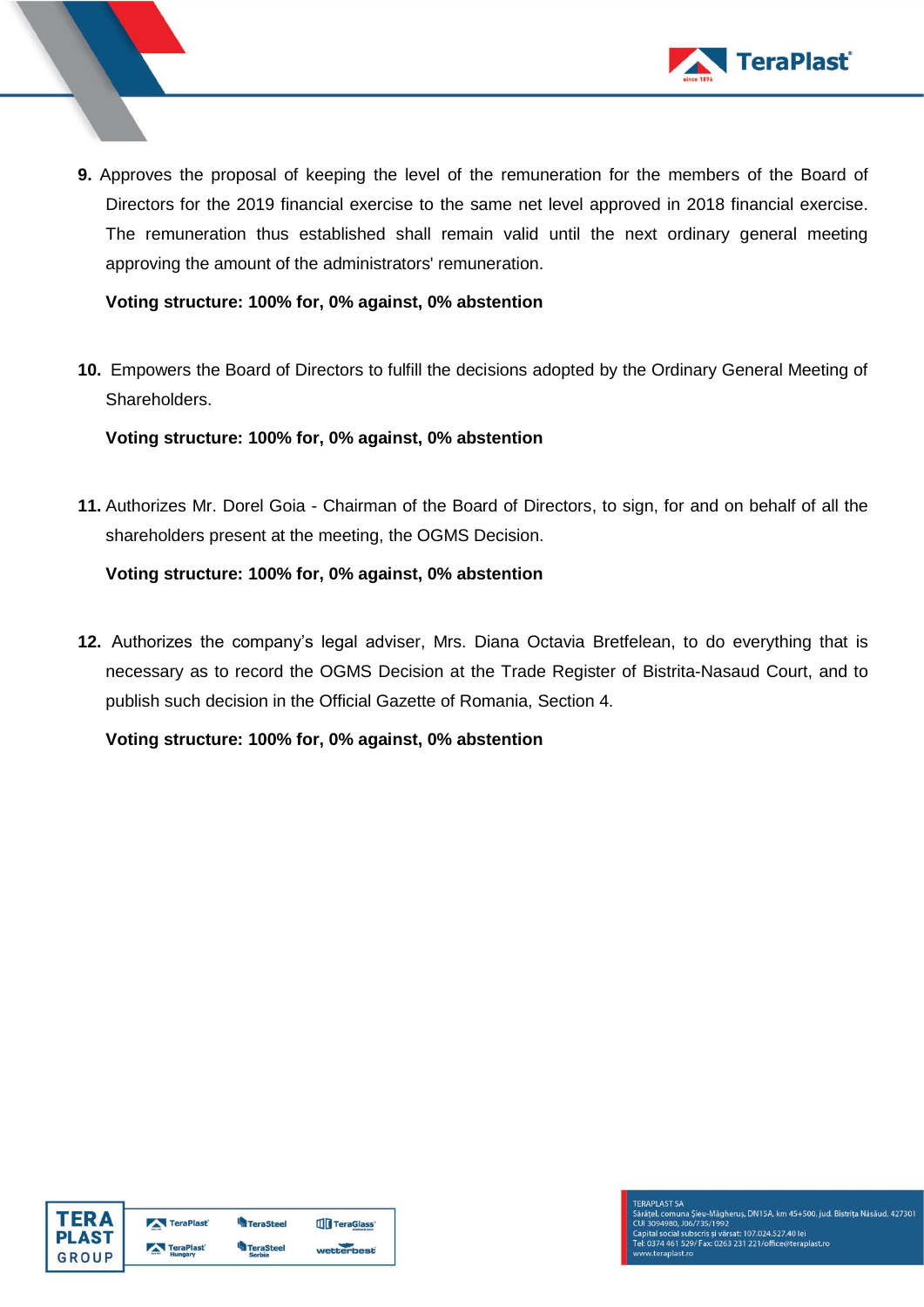

# **DECISION no. 1 dated April 25 th , 2019 of the Extraordinary General Meeting of Shareholders of TERAPLAST S.A.**

In pursuance of art.113 and the following of Companies Law 31/1990 as amended to date, of the Articles of Association of TERAPLAST S.A., of Law no. 24/2017, and the NSC Regulation no. 5/2018, the Extraordinary General Meeting of Shareholders of the company TERAPLAST S.A., headquartered in village Săratel, commune Sieu-Magherus, DN 15A, km 45+500, Bistrita-Nasaud County, registered at the Trade Register under no. J06/735/1992, VAT no. 3094980, held on April 25, 2019 at the company's headquarters, at 9:00 am, in a quorum of 57.9205% of the total 1,066,673,824 voting rights corresponding to the 1,070,245,274 shares issued by TERAPLAST S.A., representing a total number of 617,824,098 validly expressed votes

### *DECIDES*

### *On the items of the agenda as follows:*

1. **Approves to increase the share capital with 26.756.123,4 lei\*, lei by releasing of 267.561.234 new shares**, with a reference value of 0.10 lei/share, as well the determination of the price 0,28 lei for the compensation of the fractions of shares following the application of the algorithm and the rounding of the results to the lower inferior, in accordance with the applicable legal provisions.

The share capital increase will be made by incorporating the reserves in amount of 26.756.123,4 lei, constituted from the net profit of 2018, and by releasing of 26.756.123,4 new shares with a reference value of 0.10 lei/share. The new released shares will not modify the shareholders percentage and will be distributed for free to all company's shareholders, registered in the Shareholders' Registry, at the registration date established by this Decision. The capital increase is made in order to support the current activity of the company. Every shareholder registered in the Shareholders' Registry at the registration date shall receive 1 new share for every 4 owned shares.

*\*When calculating the value with which the share capital is increased, was taken into account the number of shares issued by the company, out of which a number of 336 shares fell (shares that have entered into the Company's account following the application of the algorithm and the rounding of the results to the lower one as a result of the processing of the capital increase) and which the Company holds at the present date, taking into account that own shares do not give rise to dividends or other rights.*

### **Voting structure: 100% for, 0% against, 0% abstention**

2. Approves the update of the Articles of Association, in accordance with the ones approved at point 1 of the present, as follows:

| <b>FERA</b> | TeraPlast | <b>TeraSteel</b> | <b>TTT</b> TeraGlass' |
|-------------|-----------|------------------|-----------------------|
| PLAST       | TeraPlast | <b>TeraSteel</b> |                       |
| GROUP       | Hungary   | <b>Serbia</b>    | wetterbest            |

**FERAPLAST SA** rasa v. Urasa<br>Sārātel, comuna Șieu-Māgheruș, DN15A, km 45+500, jud. Bistrița Nāsāud, 427301<br>Capital social subscris și vărsat: 107.024.527.40 lei<br>Tel: 0374 461 529/ Fax: 0263 231 221/office@teraplast.ro<br>Tel: 0374 461 529/ w.teraplast.ro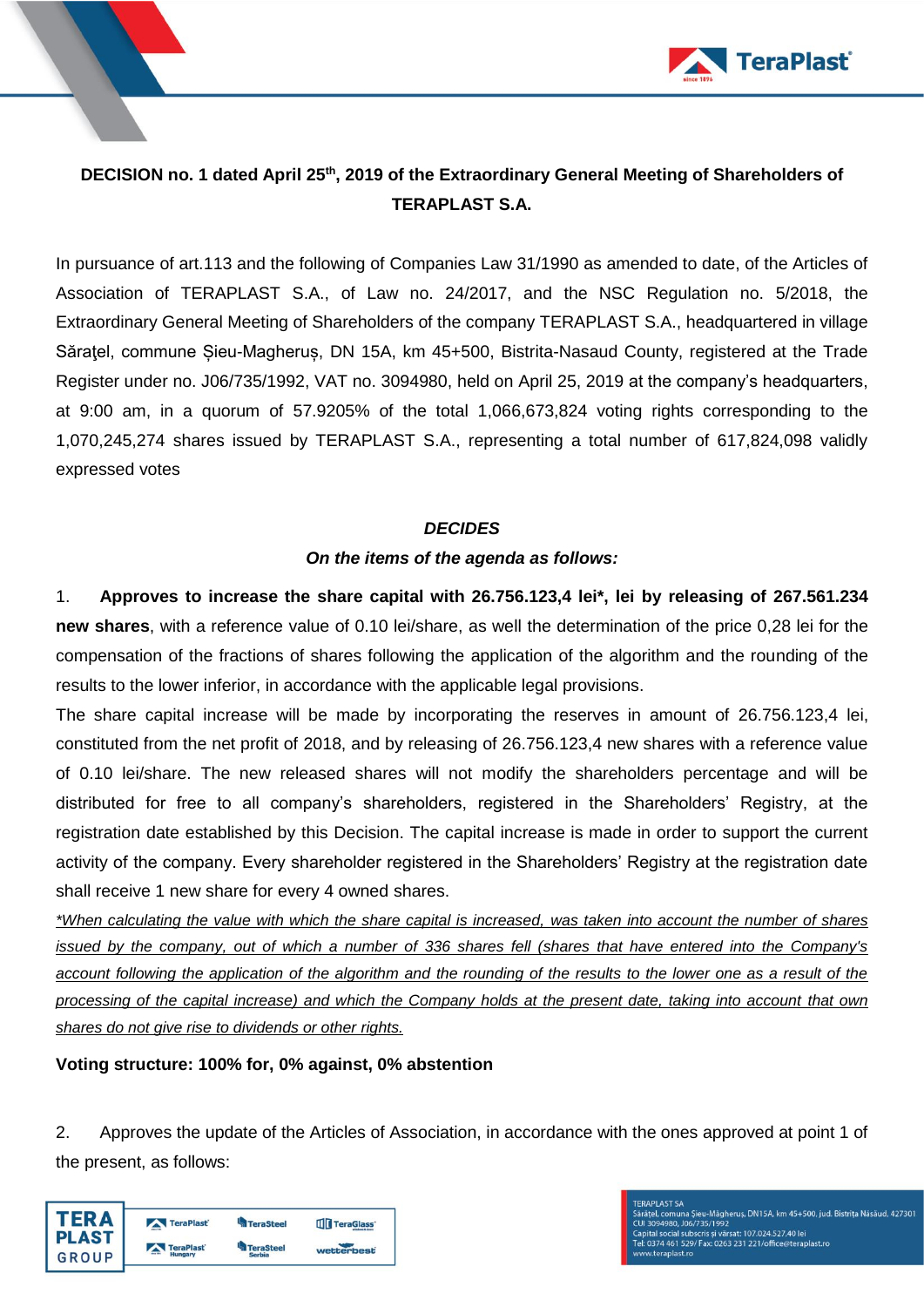

Art. 7. Alin. (1) "The subscribed and paid in share capital of the Company TERAPLAST S.A. is 107.024.527,40 lei divided into a number of 1.070.245.274 registered shares, with nominal value of 0.1 lei each" **modifies and will have the following content:**

**"The subscribed and paid in share capital of the Company TERAPLAST S.A. is 133,780,650.8 lei divided into a number of 1,337,806,508 registered shares, with nominal value of 0.1 lei each".**

**Voting structure: 100% for, 0% against, 0% abstention**

3. Approves the total value of 200.000.000 lei as the maximum limit of indebtedness that the company can contract in the 2019 financial year and approves to guarantee the credit and/or leasing contracts which are going to be accessed within the limit established, with security interest in real estate/pledge, assignments of current and future receivables rights, assignments related to current and future cash, resulting from current accounts and assignments of rights resulted from the insurance policies.

#### **Voting structure: 100% for, 0% against, 0% abstention**

4. Approves the supplementation of the maximum limit of indebtedness that the company may contract in the financial year 2019 with the amount of 150,000,000 lei, which will be used (if needed) exclusively to guarantee the loans of the subsidiaries and the approval of the guarantee of the credit and / or leasing contracts to be accessed by the subsidiaries, within the fixed limit, with real estate/movable securities, assignments of present and future receivable rights, assignments related to current and future available funds, resulting from current accounts and assignments of rights resulting from insurance policies.

#### **Voting structure: 100% for, 0% against, 0% abstention**

5. Authorises the Board of Directors to take, for and on behalf of the Company, all the actions and steps required or useful for the enforcement of item 3 and 4 of this decision, up to the maximum agreed limit of indebtedness. Therefore, the Board of Directors shall issue decisions on:

- taking out bank loans, entering into credit/leasing contracts, extending the bank loan/leasing contracts, establishing the security structure corresponding to the taken out/extended bank loan or leasing contracts, restructuring/establishing new maturity dates for the granted loans, changing the structure of the securities for the pending loans, authorising the persons entitled to sign for and on behalf of TERAPLAST S.A. the bank loan contracts / the leasing contracts / the security contracts / the addendums to the bank loan/leasing contracts, and also any other complementary documents or instruments related to or referred to in the bank loan/leasing contracts, security contracts or any other documents, and also to sign any other forms and requests that might be necessary or useful in relation to such bank transactions.



**FERAPLAST SA** l, comuna Șieu-Măgheruș, DN15A, km 45+500, jud. Bistrița Năsăud, 427301 Saraței, comuna șieu-magneruș, DNT5A, KM 45+500, jud.<br>CUJ 3094980, J06/735/1992<br>Capital social subscris și vărsat: 107.024.527.40 lei<br>Tel: 0374 461 529/ Fax: 0263 231 221/office@teraplast.ro w.teraplast.ro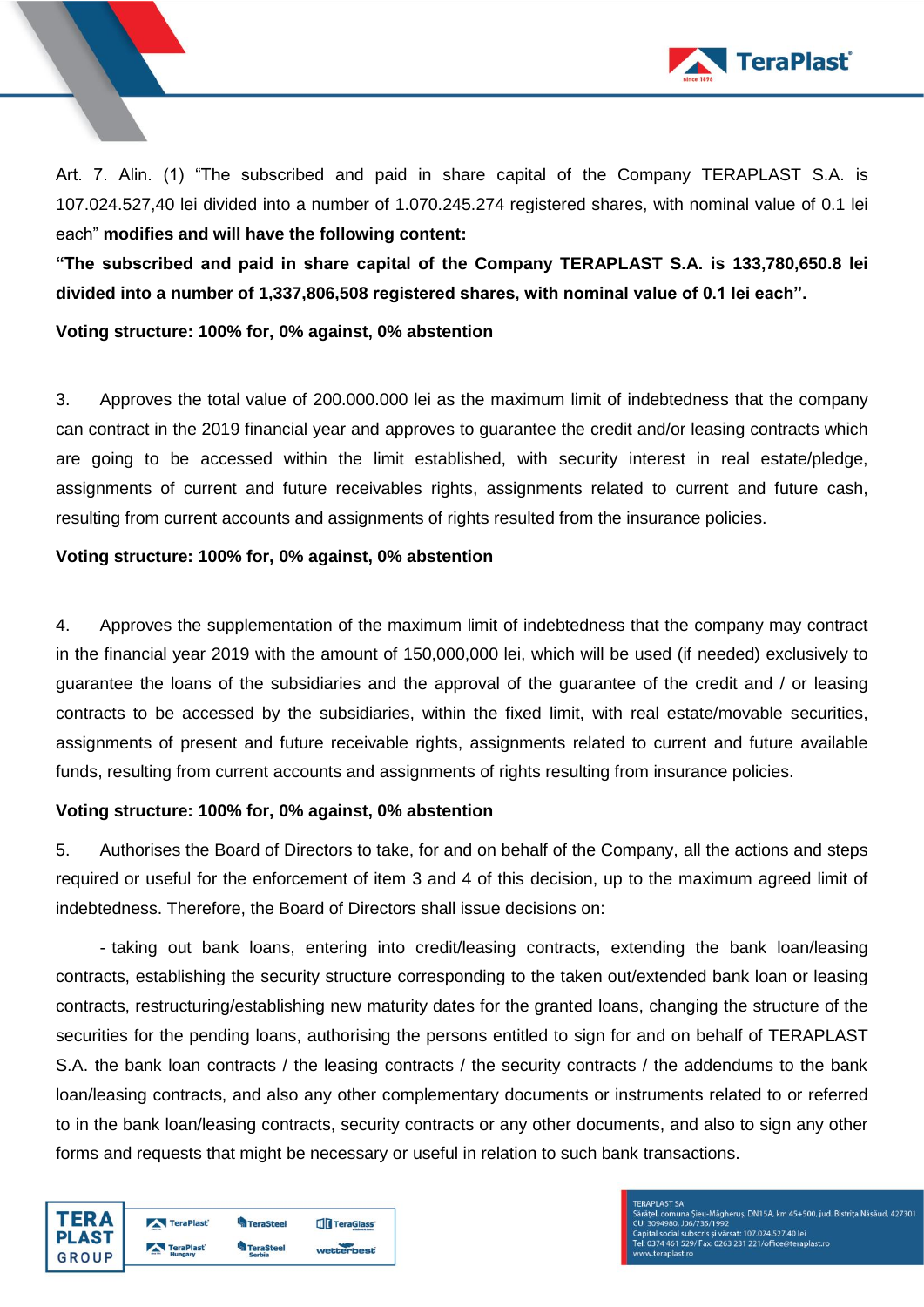

- guaranteeing the access by company's subsidiaries of certain bank credits and / or credit contracts / leasing contracts, establish / change the related guarantee structure, empower the persons who will sign on behalf of and on behalf of TERAPLAST SA the warranty contracts / additional documents and any other documents or instruments that are related to or referenced in the warranty agreements and to sign any other forms, requests that may be necessary or useful related to these transactions.

#### **Voting structure: 100% for, 0% against, 0% abstention**

6. Establishes the date of **October 23rd , 2019 as the registration date** when the shareholders affected by the decisions adopted by the Extraordinary General Meeting of Shareholders shall be identified, according to art. 86 par. (1) of the Law no. 24/2017.

**Voting structure: 100% for, 0% against, 0% abstention**

7. Approves the date of **October 22nd, 2019, as "ex-date**", namely the date previous to the registration date when the financial instruments, subject of the decisions of the corporate bodies, are transacted without the rights resulting from such decision, in accordance with art. 2 par. 2 lit. l) of Regulation no. 5/2018.

#### **Voting structure: 100% for, 0% against, 0% abstention**

8. Approves the date of **October 24 th 2019 as payment day**, as defined by the art. 86 par. 2 of the Law no. 24/2017, art. 2 par. 2 lit. h) and art. 178 of Regulation no. 5/2018.

#### **Voting structure: 100% for, 0% against, 0% abstention**

9. Authorizes the Board of Directors to enforce the decisions adopted by the Extraordinary General Meeting of Shareholders.

### **Voting structure: 100% for, 0% against, 0% abstention**

10. Authorizes the Chairman of the Board of Directors, Mr. Dorel Goia, to sign, for and on behalf of all the shareholders present at the meeting, the EGMS Decision.

**Voting structure: 100% for, 0% against, 0% abstention**

| ГFR A<br><b>PLAST</b> | TeraPlast | <b>TeraSteel</b> | <b>ITIT TeraGlass</b> |
|-----------------------|-----------|------------------|-----------------------|
|                       | TeraPlast | <b>TeraSteel</b> |                       |
| GROUP                 | Hungary   | <b>Serbia</b>    | wetterbest            |

# **FERAPLAST SA** ruevi e usoru<br>Sārātel, comuna Șieu-Māgheruș, DN15A, km 45+500, jud. Bistrița Nāsāud, 427301<br>Capītal social subscris și vārsat: 107.024.527.40 lei<br>Tei: 0374 461 529/ Fax: 0263 231 221/office@teraplast.ro<br>Tei: 0374 461 529/